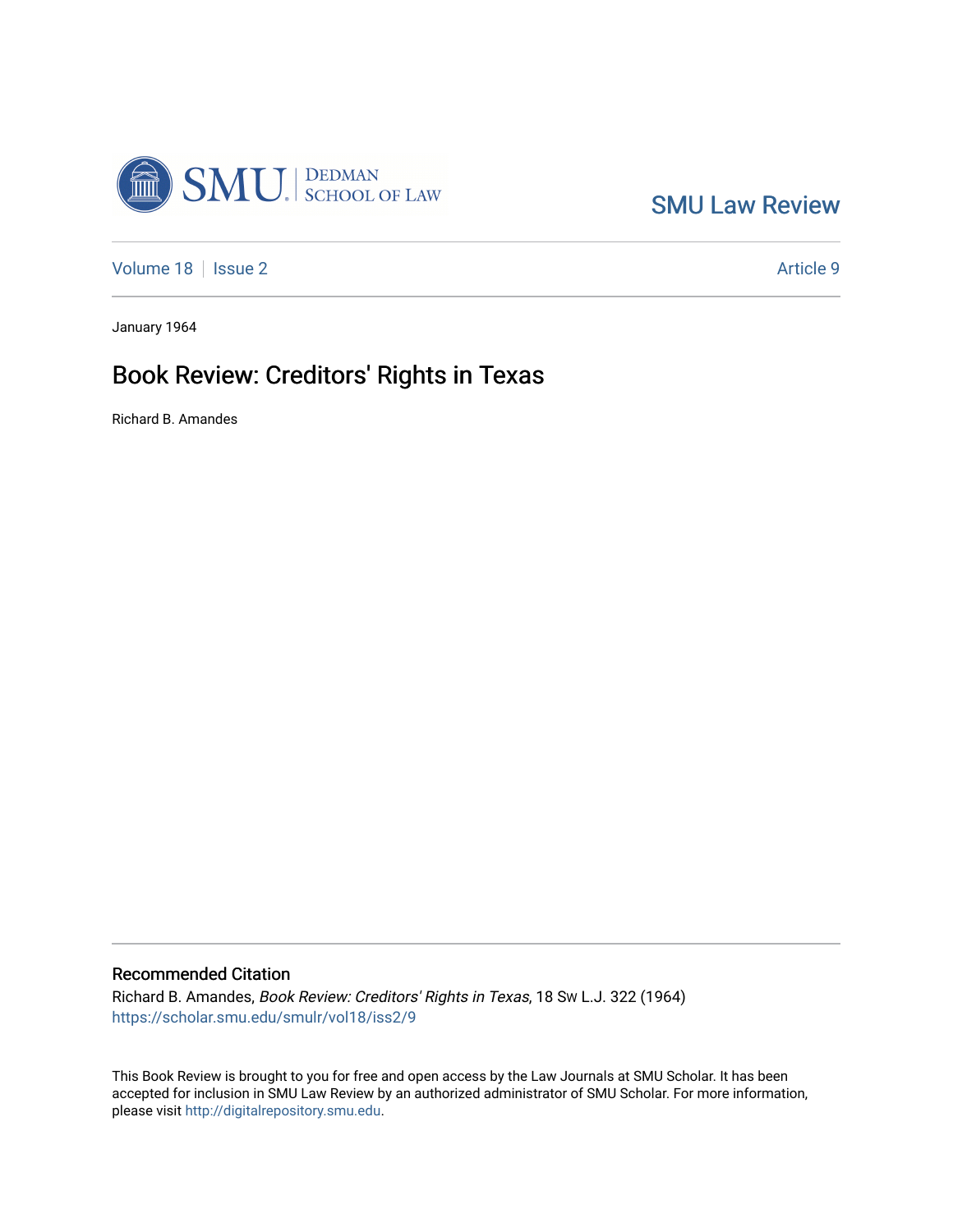### **BOOK REVIEWS**

CREDITORS' RIGHTS IN TEXAS. By **JOSEPH** WEBB McKNIGHT **AND SPECIALIST AUTHORS.** St. Paul, Minn.: West Publishing Co. *1963.* Pp. XVIII, 789. **\$11.50.**

This volume is a handbook, something for the practitioner to have within arm's reach when the debtor or creditor presents his problem. As only the second of a contemplated series of Texas Continuing Legal Education practice manuals, it does great credit to all who have been responsible for its publication.

Chapter **1** is an introduction to the practical and proper ethical approach to creditors' rights matters. Such an introduction is omitted too often from practice handbooks and almost invariably omitted from treatises. Although the attorney new to the field may obtain assistance worth the purchase price from Chapter **1** alone, there are twenty-three others, many of which call for specific comment. The first fourteen are devoted to local remedies, essentially for the unsecured transaction. Chapters **15-23** provide a brief introduction to bankruptcy practice which will guide a neophyte, or one only occasionally involved in the field, through the typical bankruptcy. Sprinkled throughout much of the book are helpful hints for those on both sides of questioned transactions. The final chapter provides just what its title indicates, "A Postscript Concerning the Uniform Commercial Code"-a brief, general treatment of the effect that code might have as an addition to Texas law. In keeping with the essential division of the book into local and bankruptcy law, specific chapters will be considered in two parts.

Chapters 4 (Assignments for the Benefit of Creditors and Voluntary Compositions),' 7 (Collection of Debts by Extraordinary Proceedings: Attachment, Garnishment, Sequestration, and Receivership), 12 (Bonds and Liens on Public Work), and **13** (Perfecting Chattel Mortgages) are particularly noteworthy for the abundance of valuable hints to the practicing attorney. Chapter 7, dealing with extraordinary proceedings, is certainly one of the best in the book, starting as it does with the practical steps and dangers involved in attachment, garnishment, sequestration, and receivership. There follows an extensive and logical discussion of each of these remedies. The author's allusion on pages 234 and 242 to ethical problems facing a garnishee when served with a writ of garnishment is interesting and calls for amendment of the applicable Texas Rules of Civil Pro-

**<sup>&#</sup>x27;** Although Chapter 4 does not contain the bibliography **at** the **end of** the **chapter which** most other chapters do, that appears to be the only omission.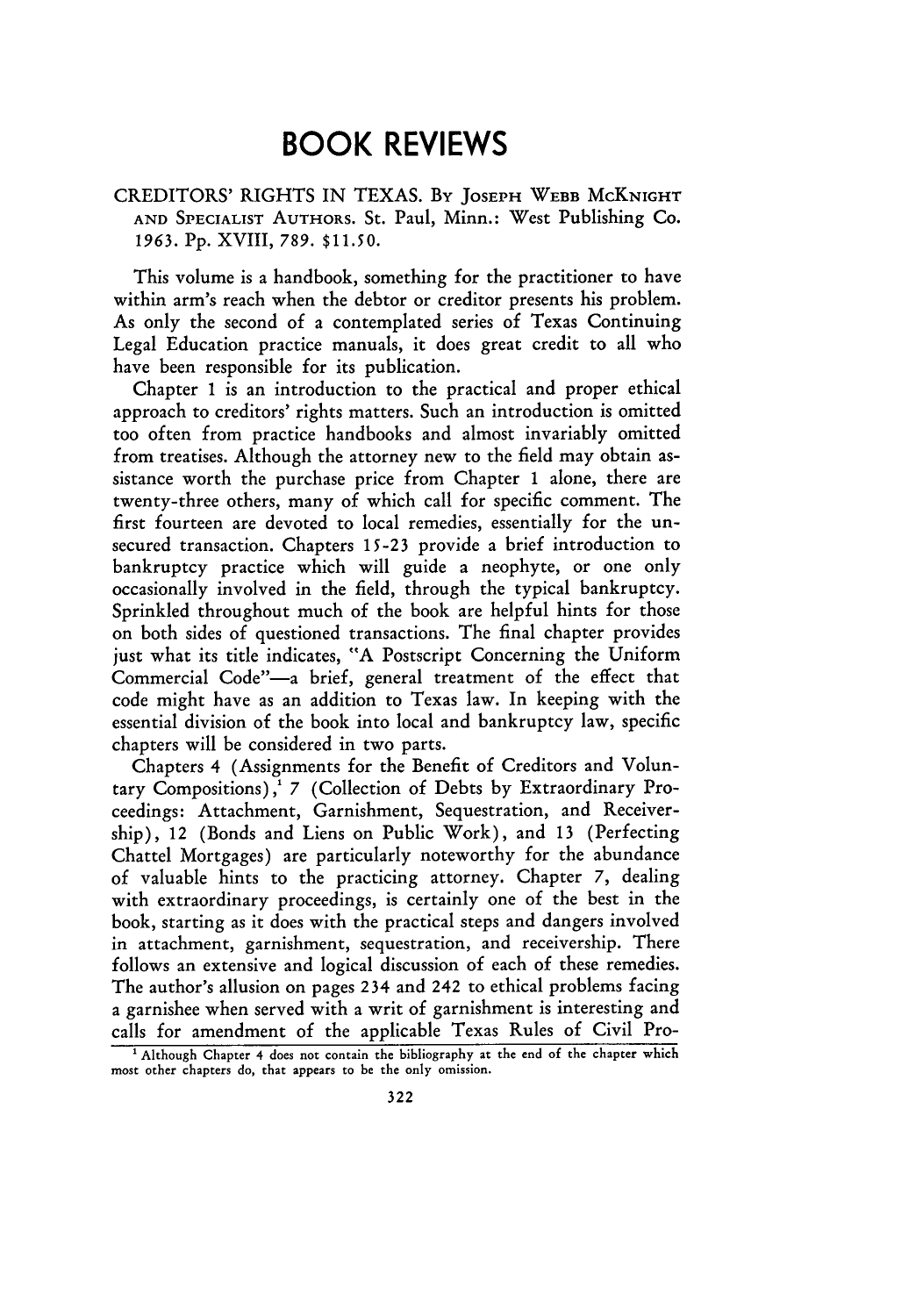cedure' at an early date. Chapter 12 is basically in the form of a check list for counsel presented with a problem relating to liens on public work. It should prove most helpful to an attorney encountering the problem for the first time. A similar list applicable to liens on private projects would have made the chapter even more worthwhile. Chapter **13,** relating to the perfection of chattel mortgages, though the style be somewhat colloquial, appears to be an excellent, practical presentation. Certainly the semi-outline form cannot fail to make the reader aware of all that is encompassed within its pages.

Several other chapters, though lending themselves less to the practical approach, are also worthy of favorable mention. The placement of exempt property (Chapter 2) as the first substantive chapter makes eminent good sense, especially in Texas where debtors, through numerous and substantial exemptions, fare better than in many other states. Having once been exposed to most of the law involved in this chapter during the presentation of a course entitled Marital Rights and Community Property, I read it with more than passing interest and found it thorough, complete, and apparently up to date. Similarly, Chapter **11** (Liability of Separate and Community Property for Obligations of Spouses to Strangers) appears to be thorough and complete. Unfortunately, however, much of what is contained in the chapter regarding the contractual capacity of married women was almost out of date before the book reached its audience, for H.B. 403' was enacted and became effective in August, 1963. Chapter 14 (Priorities as Between Lien Creditors) is a well-written exposition of the subject, with many cogent examples of most of the problems in this area. Further, there are ample cross-references to tangentially related items and articles.

Chapter 5, dealing with creditors' bills, also appears quite thorough. Quaere, however, whether twenty-nine pages should have been devoted to a subject which the author introduces as follows: "The most salient observation concerning the creditor's bill in Texas is that its use is extremely limited."" By comparison, less space is devoted to the combined matters of judgment liens and foreign judgments (Chapters **8** and 9). Perhaps more grievous is a substantive error in Chapter *9,* where the author, in discussing federal court judgments, appears unaware of **28** U.S.C. **§** 1963, which allows the mere registration of a foreign federal court judgment in lieu of suit on the

**a** Tex. **R. Civ. P.** *661, 665.*

<sup>3</sup>H.B. 403, Vernon's Tex. Sess. Law Serv. **ch.** 472, at **1188 (1963).** See Smith, *Legislative Note: 1963 Amendments Affecting Married Women's Rights in Texas,* **18 Sw.** L.J. *70* **(1964).** 'State Bar **of** Texas, Creditor's Rights In Texas **151 (1963).**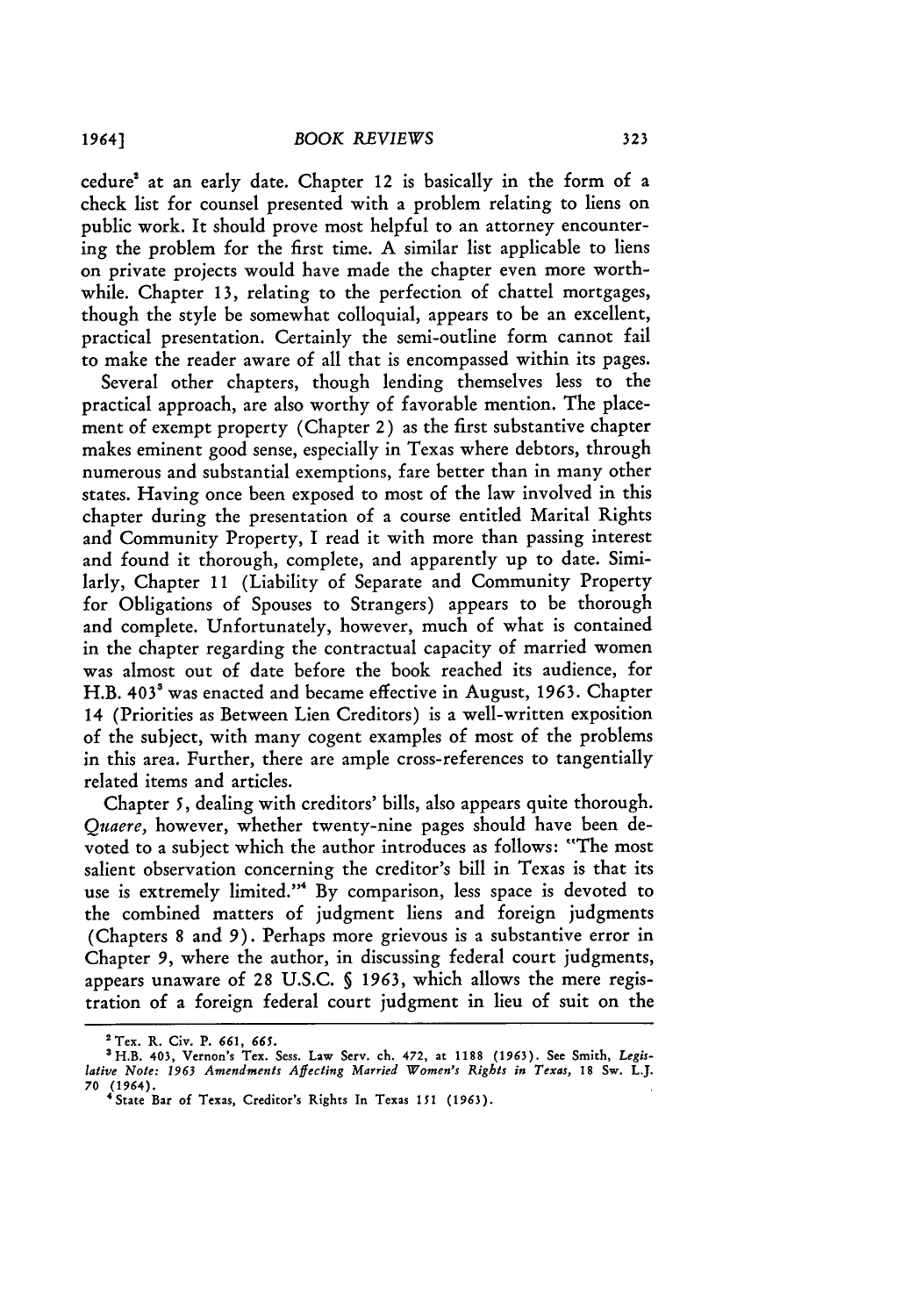foreign judgment. Section 1963 is mentioned in Chapter 8 in a discussion of federal court judgments, although not in the detail which would enable a casual reader to discover the error in Chapter 9. Such inconsistencies can often be caught through cross-references in the index. Unfortunately, in this volume, the index is by chapter, virtually a duplication of the table of contents, which prevents effective index entry to the volume. However, a chapter index is almost inherent in a multi-author volume. Some chapters are received by the editor on time, some are not, and some never arrive at all, necessitating last minute fill-ins and replacements. Having served as an editor of similar projects, I can sympathize with the position in which Professor McKnight and his assistants found themselves.

"Part II" of the volume also starts with the practical approach. In fact the first section of Chapter **15** (An Attorney's Initial Concern) alerts the novice to the possibly devastating psychological effect which bankruptcy proceedings may have on the unsuspecting client seeking a "painless" way out of his financial pit. Chapter 16 attempts to remove some fears that practitioners new to the field may have, *e.g.,* of summary jurisdiction. Chapter 17 (Who May Become a Bankrupt and When) is a useful, basic presentation of the sequence of typical bankruptcy proceedings, voluntary and involuntary, starting with the client's first appearance in the attorney's office. To one unfamiliar with bankruptcy, this, like the first chapter, may be reason enough to purchase the book. There is mention, for example, of what is ethically proper as well as legally permissible with respect to attorney's fees, which is certainly a matter that has concerned many a lawyer when confronted with his first bankruptcy.

Chapter 20 is another substantial entry (Bankruptcy of Partnerships) which contains a moderate amount of general partnership law in addition to that involving bankruptcy. The inclusion of this chapter is well justified in light of the recent adoption of the Uniform Partnership Act in Texas. Because of the timeliness of publication following the passage of the Act, Chapter 20 may be of considerable general value for some years to come. The final set of pages, which should become well marked over the years, is encompassed within Chapter 23 (The Effect of Discharge in Bankruptcy). Here in forty well-written pages are good basic law, helpful hints, and several distinctive cases, involving, *inter alia,* dog bites and support of illegitimate children and whether obligations involved in them are dischargeable in bankruptcy.

Chapter 18 presents a terse but useful summary of the trustee's avoiding powers. Chapter 19 deals effectively with problems involved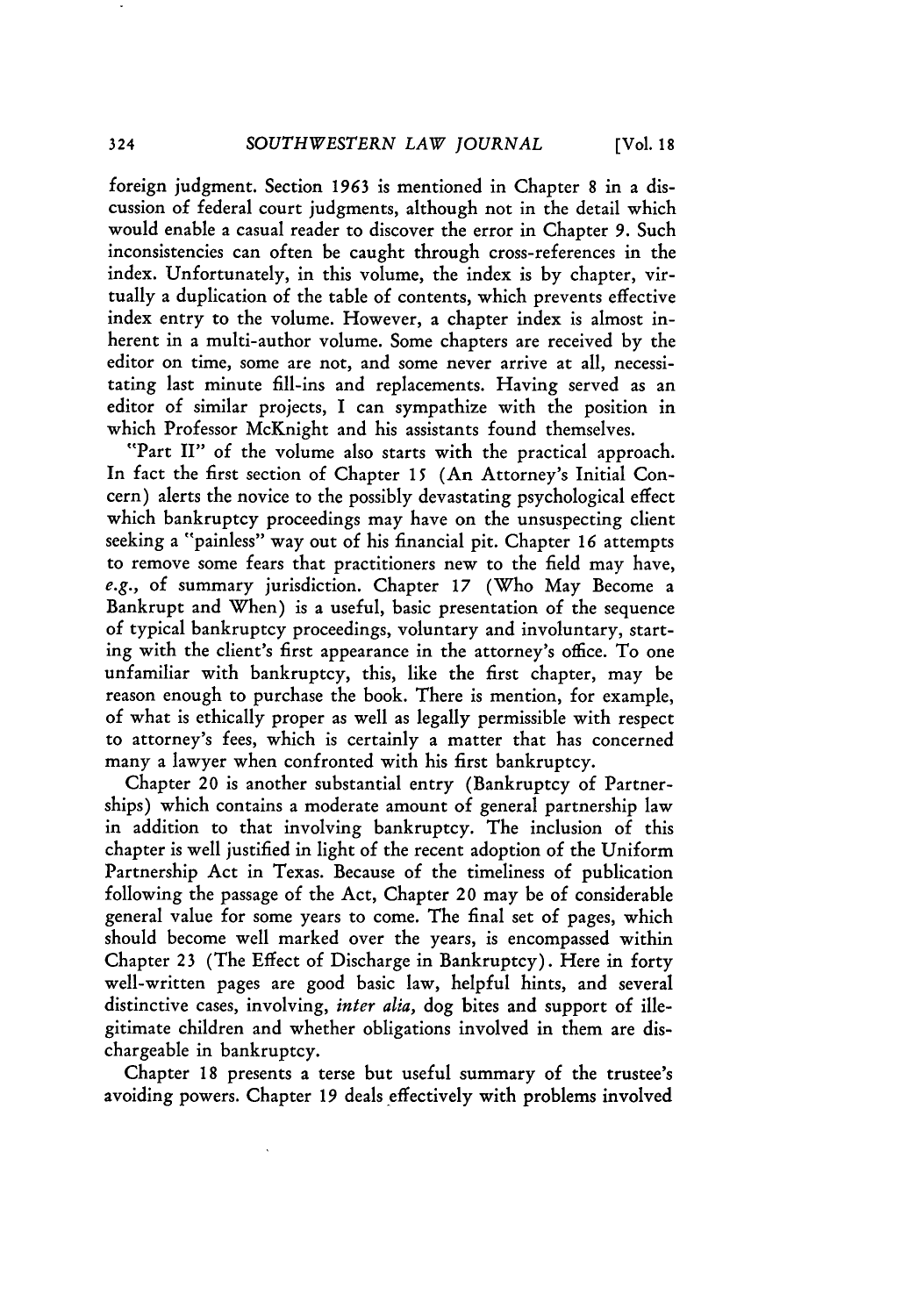in classifying debts as secured or unsecured. It presents a number of alternative courses of action for an attorney who has filed a secured claim in bankruptcy. Good elementary coverage and a comparison of two more unusual proceedings, reorganizations and arrangements, are presented in Chapter 21. A sympathetic treatment of wage earner plans, necessary in a state without provision for garnishment of wages, appears in Chapter 22.

Everything relating to creditors' rights practice is not, and does not purport to be,' covered in this volume. Collier encompasses eleven volumes, and another recent CLE-oriented publication, Cowans on Bankruptcy, consumes almost **1100** pages on bankruptcy alone. But here in 746 pages of text and tables is a valuable addition to a Texas library. The criticisms heretofore mentioned, the chapter instead of volume index, a substantive error or two, excessive "supra note" citations in some footnotes, $\degree$  typographical and other grammatical and punctuational errors, and a paucity of forms, are more than offset by the attempt to include all relevant cases up to the date of publication<sup>7</sup> and by the overall quality of the volume.

In summation, the publication is well worth the **\$11.50** purchase price. The authors, Professor McKnight and his assistants, and all who had a hand in *Creditors' Rights in Texas* are to be commended for what is, in toto, an excellent **job.** It can stand in concert with continuing legal education publications from other more experienced states.

*Richard B. Amandes\**

<sup>&</sup>lt;sup>5</sup> State Bar of Texas, *supra* note 3, at VII.

<sup>0</sup>E.g., *id.* at 33 n.67, **300** n.73.

*<sup>7</sup>E.g., id.* at 93 n.177, **350** n.102, **357** n.l\$Sa, 480 n.30.

**<sup>\*</sup>** Associate Professor of Law and Assistant Dean, University of Washington, School of Law, and Administrator of Continuing Legal Education in the State of Washington.